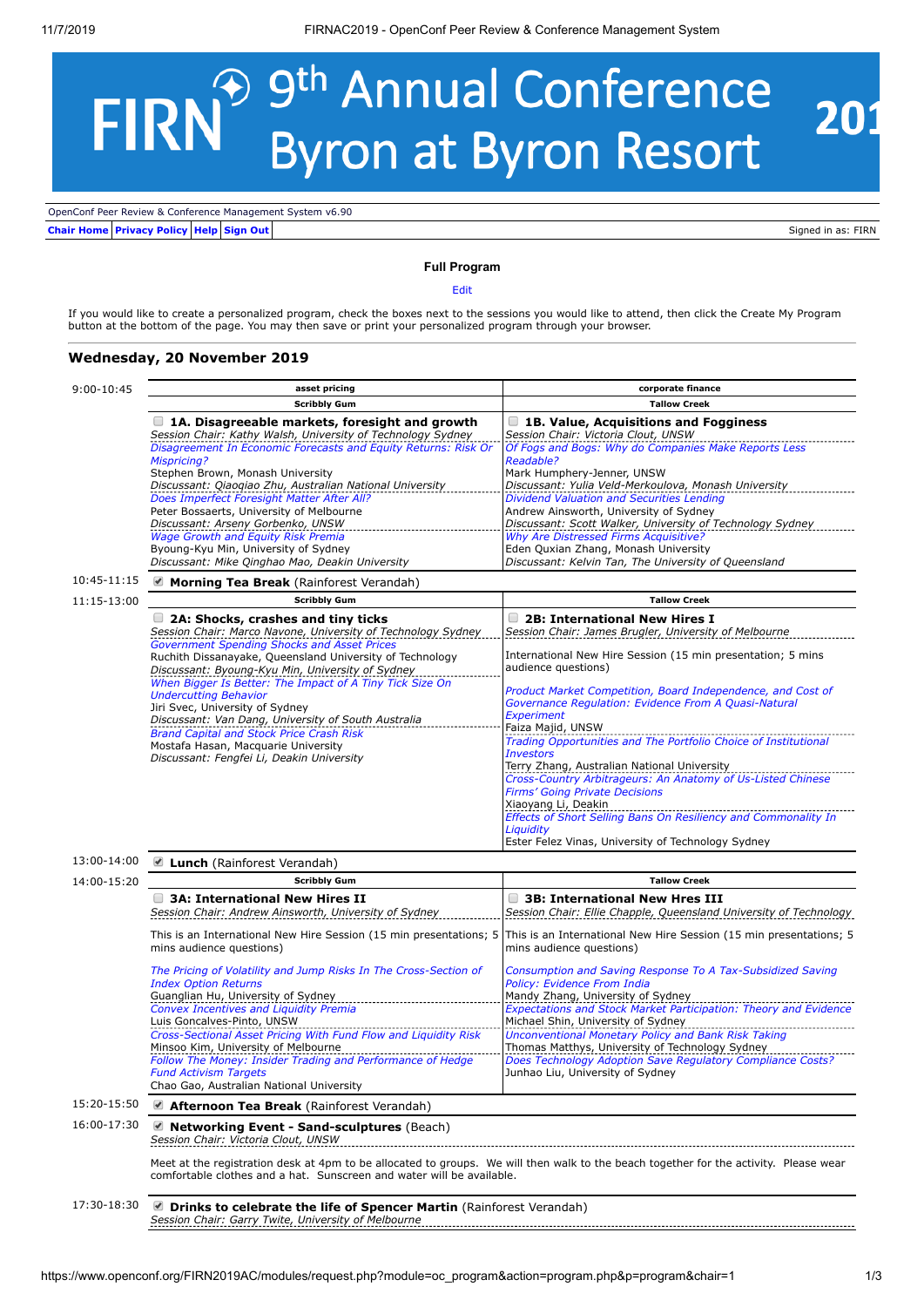## **Thursday, 21 November 2019**

| 9:00-10:45  | asset pricing                                                                                                                                                                                                                         | corporate finance                                                                                                                                                                                         |  |
|-------------|---------------------------------------------------------------------------------------------------------------------------------------------------------------------------------------------------------------------------------------|-----------------------------------------------------------------------------------------------------------------------------------------------------------------------------------------------------------|--|
|             | <b>Scribbly Gum</b>                                                                                                                                                                                                                   | <b>Tallow Creek</b>                                                                                                                                                                                       |  |
|             | $\Box$ 4A: Betting against the odds<br>Session Chair: Ying Xia, Monash University                                                                                                                                                     | $\Box$ 4B: Blockholders, Insiders and Opportunities<br>Session Chair: Millicent Chang, University of Wollongong                                                                                           |  |
|             | <b>Asset Pricing Under Computational Complexity</b><br>Felix Fattinger, University of Melbourne<br>Discussant: Guanglian Hu, University of Sydney<br>Lottery Or Asymmetric Response To News: Why Is Skewness                          | Information, Insider Trading, Executive Reload Stock Options,<br><b>Incentives, and Regulation</b><br>David Feldman, UNSW<br>Discussant: Ye Ye, Sydney University                                         |  |
|             | Priced?<br>Hang Wang, UNSW<br>Discussant: Aaron Gilbert, Auckland University of Technology                                                                                                                                            | When Blockholders Meet Short Sellers: Two Forms of Governance<br>Michael Wang, Monash University<br>Discussant: Carole Comerton-Ford, UNSW                                                                |  |
|             | Historical Highs and The Cross-Section of Stock Returns<br>Yizhi Wang, Australian National University<br>Discussant: Angi Liu, University of Sydney                                                                                   | Diminishing Investment Opportunities: Evidence From Lengthy<br>Regulatory Approval Delay At The Project Level<br>Kelvin Tan, University of Queensland<br>Discussant: Eden Quxian Zhang, Monash University |  |
| 10:45-11:15 | Morning Tea Break (Rainforest Verandah)                                                                                                                                                                                               |                                                                                                                                                                                                           |  |
| 11:15-13:00 | asset pricing                                                                                                                                                                                                                         | corporate finance                                                                                                                                                                                         |  |
|             | <b>Scribbly Gum</b>                                                                                                                                                                                                                   | <b>Tallow Creek</b>                                                                                                                                                                                       |  |
|             | $\Box$ 5A: Looking the other way, climate and stocks<br>nealected                                                                                                                                                                     | 5B: Onwards and Upwards, Geopolitical and<br><b>Mobility</b>                                                                                                                                              |  |
|             | Session Chair: Kristle Cortes, UNSW<br>The Price of Climate Risk: Evidence From Establishment-Level<br>Data                                                                                                                           | Session Chair: Ravi Sastry, University of Melbourne<br><b>Geopolitical Risk and Corporate Investment</b><br>Yanhui Wu, Queensland University of Technology                                                |  |
|             | Ying Xia, Monash University<br>Discussant: Jacquie Humphrey, University of Queensland<br><b>Rationally Neglected Stocks</b>                                                                                                           | Discussant: Mostafa Hasan, Macquarie University<br>Mobility Restrictions and Risk-Related Agency Conflicts: Evidence<br>From A Quasi-Natural Experiment                                                   |  |
|             | Arseny Gorbenko, UNSW<br>Discussant: Zhuo Zhong, University of Melbourne                                                                                                                                                              | Lubna Rahman, Monash University<br>Discussant: Faiza Majid, UNSW                                                                                                                                          |  |
|             | Financial Sophistication and Conflicts of Interest: Evidence From<br>The Investment Menus Offered In 401(k) Plans<br>Mike Qinghao Mao, Deakin University<br>Discussant: Eric Tan, University of Queensland                            | From Financial Innovation To Brand Innovation: How Options<br>Trading Affects The Launch and Failure of Trademarks<br>Fengfei Li, Deakin University<br>Discussant: Hang Wang, UNSW                        |  |
| 13:00-14:00 | ■ Lunch (Rainforest Verandah)                                                                                                                                                                                                         |                                                                                                                                                                                                           |  |
| 14:00-15:45 | asset pricing                                                                                                                                                                                                                         | corporate finance                                                                                                                                                                                         |  |
|             | <b>Scribbly Gum</b>                                                                                                                                                                                                                   | <b>Tallow Creek</b>                                                                                                                                                                                       |  |
|             | 6A: Limited Time Only<br>Session Chair: Luis Goncalves-Pinto, UNSW<br><b>Heuristic Fund Allocation Decisions</b>                                                                                                                      | 6B: Media Flash, Clawbacks and data<br>Session Chair: Mark Humphery-Jenner, UNSW<br>Firm-Initiated Clawback Provisions and Insider Trading                                                                |  |
|             | Ravi Sastry, University of Melbourne<br>Discussant: David Feldman, UNSW Australia                                                                                                                                                     | Hue Trinh Le, University of Queensland<br>Discussant: Yeejin Jang, UNSW<br>The Economics of Data Ownership                                                                                                |  |
|             | The Unintended Consequences of Employer Credit Check Bans On<br><b>The Labor Market</b><br>Kristle Cortes, UNSW                                                                                                                       | Zhuo Zhong, University of Melbourne<br>Discussant: Terry Zhang, Australian National University                                                                                                            |  |
|             | Discussant: Junhao Liu, University of Sydney<br>Why Does Secondary Market Transparency Improve Corporate<br><b>Bond Issuing Costs?</b><br>James Brugler, University of Melbourne<br>Discussant: Thomas McInish, University of Memphis | <b>Media Exposure and Stock Market Participation</b><br>Phong Ngo, Australian National University<br>Discussant: Michael Wang, Monash University                                                          |  |
| 15:45-16:15 | Afternoon Tea Break (Rainforest Verandah)                                                                                                                                                                                             |                                                                                                                                                                                                           |  |
| 18:00-19:00 | <b>Drinks - Sponsored by Rozetta Institute</b> (Rainforest Verandah)                                                                                                                                                                  |                                                                                                                                                                                                           |  |
| 19:00-22:00 | Dinner (Lawn Area (Next to Rainforest Verandah))                                                                                                                                                                                      |                                                                                                                                                                                                           |  |

**Friday, 22 November 2019**